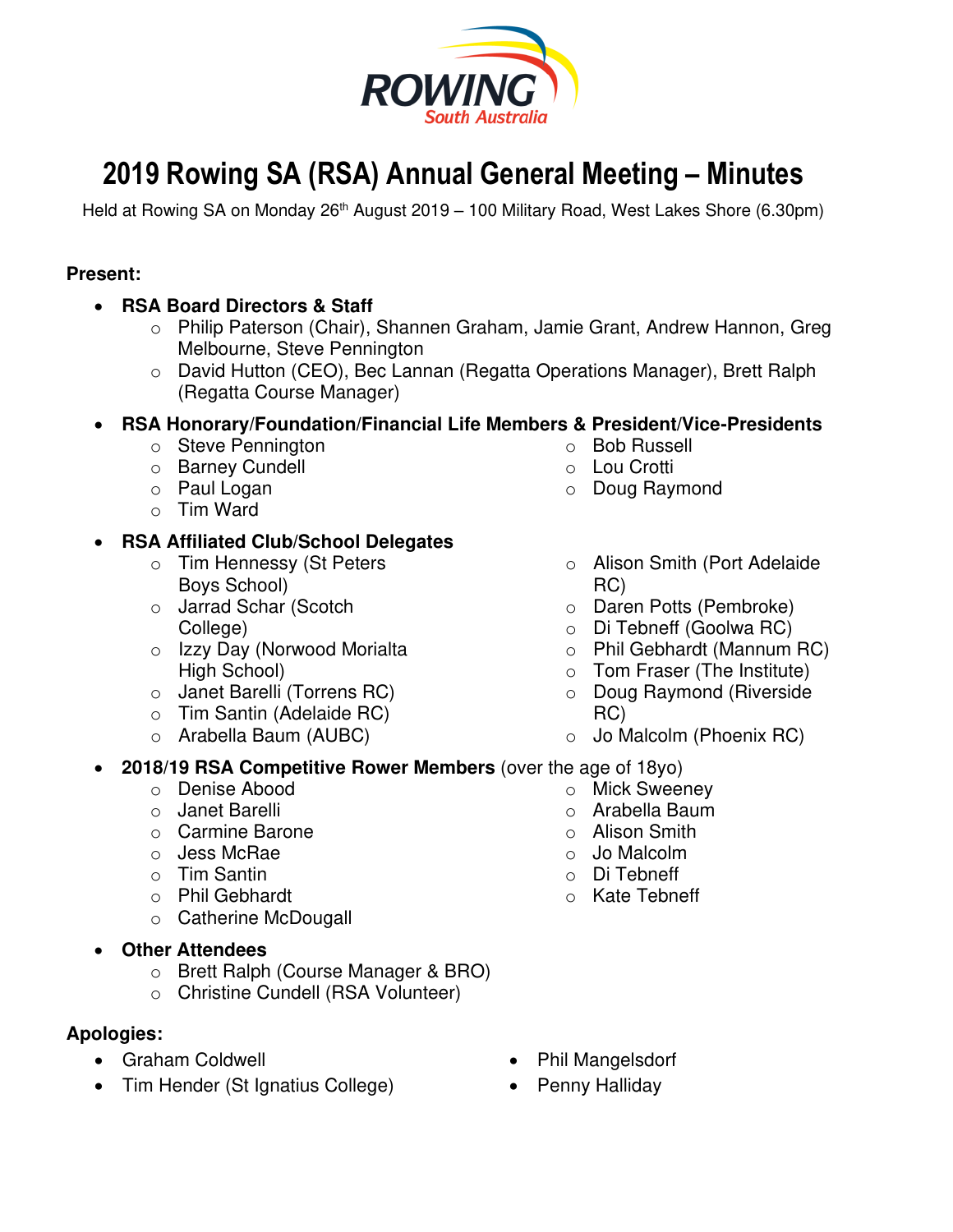- John Halliday
- Mick Eastaughfe
- Stuart Harrison (Tailem Bend RC)
- Juliette Wilkinson
- Mike Page
- Philip Marshall
- Ron Mobbs
- Chris Greening
- Greg Walters
- Helene Wipf-Grant
- Tim Hender

# **Welcome:**

The Chair of Rowing SA, Philip Paterson (PP) welcomed those present to the 2019 AGM of Rowing South Australia and flagged no voting for directors would be required.

He invited the CEO, David Hutton to give a brief summary of the year's activities of the Association, highlighting key points from the Annual Report and National representatives.

David Hutton spoke to the following:

- New Weather and Condition Management Policy.
- Increase in competitive rowers with main increase from schools, more support needed for senior clubs
- Increased investment in regatta filming particularly for State Championships and Head of the River (live streaming and big screen)
- 25 regattas held across the season and across the state
- 2<sup>nd</sup> Grade State Championships held with the Riverland Regatta at Berri record numbers made for a nice logistics problem
- Expanded investment in state teams across the board Pathway, Senior, Masters.
- Great representation in Australian National Team
- Boat Race Officials represented SA in many National events, and Brett Ralph at the U23 World Championships in Florida.
- OAR Café working well and going from strength to strength
- Facilities upgrades SASI High Performance Room, upgrade to RSA Indoor Rowing Room, ongoing landscaping and maintenance around West Lakes Facility.
- Regatta Course Grant to replace moorings and footings securing the course, upgrading barge, security cameras
- Board subcommittees have been busy
- Riggers programs getting off the ground, corporate rowing programs also piloted
- Lots of work done in coach education and working with children for clubs and officials
- New website launched and increased social media presence
- Increased communication with Rowing Australia including teleconferences and state visits.

PP thanks David Hutton for summary and work throughout year.

Acknowledges success of SA Rowers internationally and calls for round of applause in recognition of their efforts.

Touches on issues of noise and enforcement of our rules as a continuing issue for our community.

Welcomes all to the formal part of the meeting. Welcomes Michael Harbison, Vice Presidents, Life & Foundation members, general members.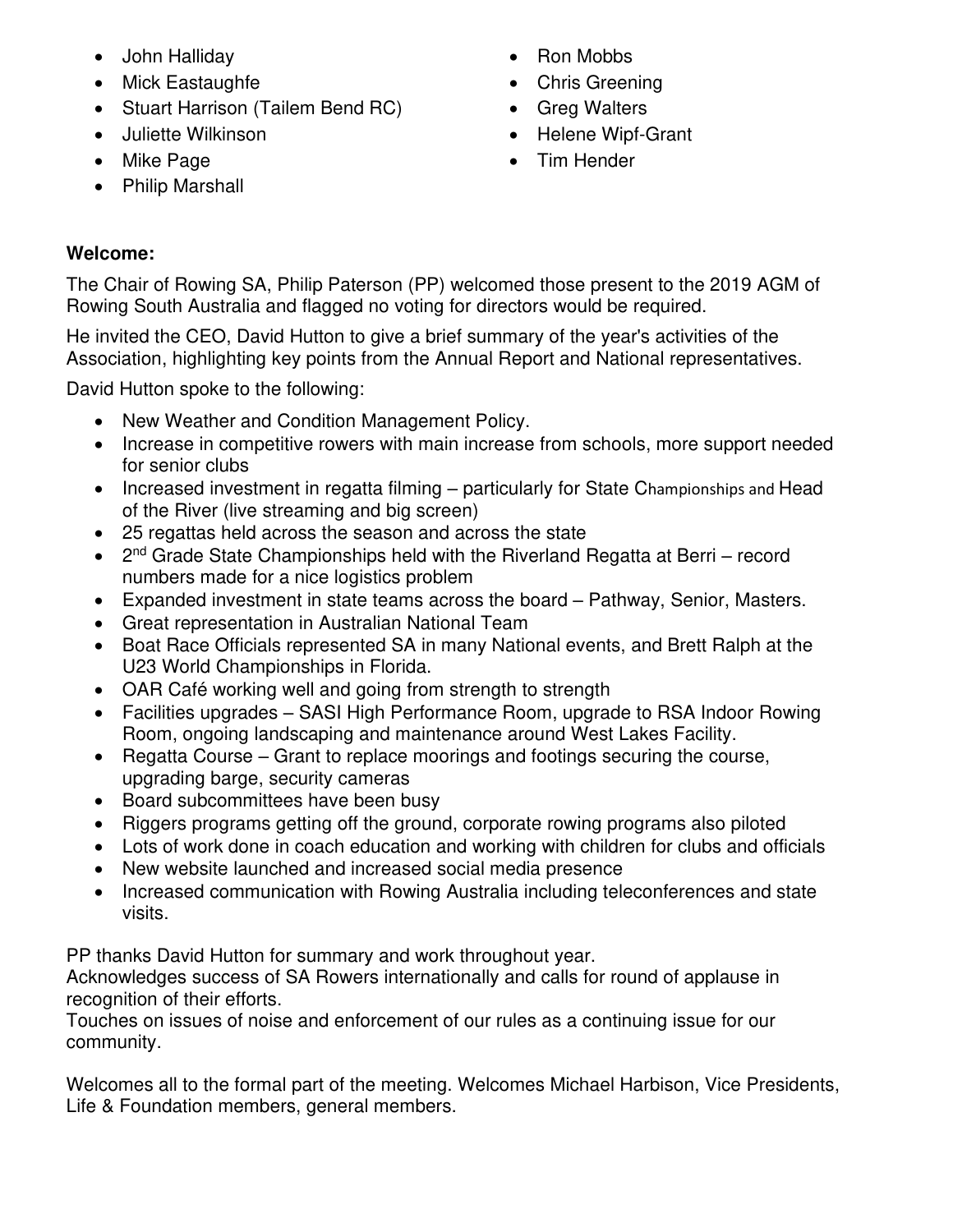Confirms we have a quorum.

Acknowledges apologies sent in from members and notes apologies from the floor.

**Declarations of conflict of interest**: There were none declared. PP flags a conflict to be raised with an item later in the meeting.

#### **Valediction:**

The following members of SA rowing community passed away during the year,

John Marshall Ted Thomas Ants Nurk Anthony Seymour Mathews Alvin Ranson Theresa Baxter

PP invites those present to stand and observe a minute's silence for these members.

PP introduces the Board members present, and Shannen Graham in particular. Shannen came on to board part way through the year to fill vacancy and is not from within the rowing community.

#### **Voting:**

PP outlines the voting processes – Affiliated Clubs, Competitive Rowers over the age of 18, Foundation and Honorary Life Members are eligible to vote if present. Voting members will vote by raising a coloured slip of paper when motions are called.

Elections of Directors and Secretary are by secret ballot however this will not be required due to the number of nominations being less than the positions available.

#### **Adoption of the 2018 AGM minutes:**

No questions were raised regarding the minutes of the 2018 AGM.

• Motion to adopt – **Moved** B Cundell, **Seconded** D Potts. **Carried**.

# **Adoption of SGM Minutes (held immediately after 2018 AGM):**

No questions raised regarding SGM minutes.

• Motion to adopt – **Moved** D Potts, **Seconded** J Malcolm. **Carried**.

# **Adoption of the 2018-2019 Annual Report:**

It was proposed that the Annual Report be taken as read.

PP spoke briefly to the report, highlighting the following:

o Growth in numbers of competing rowers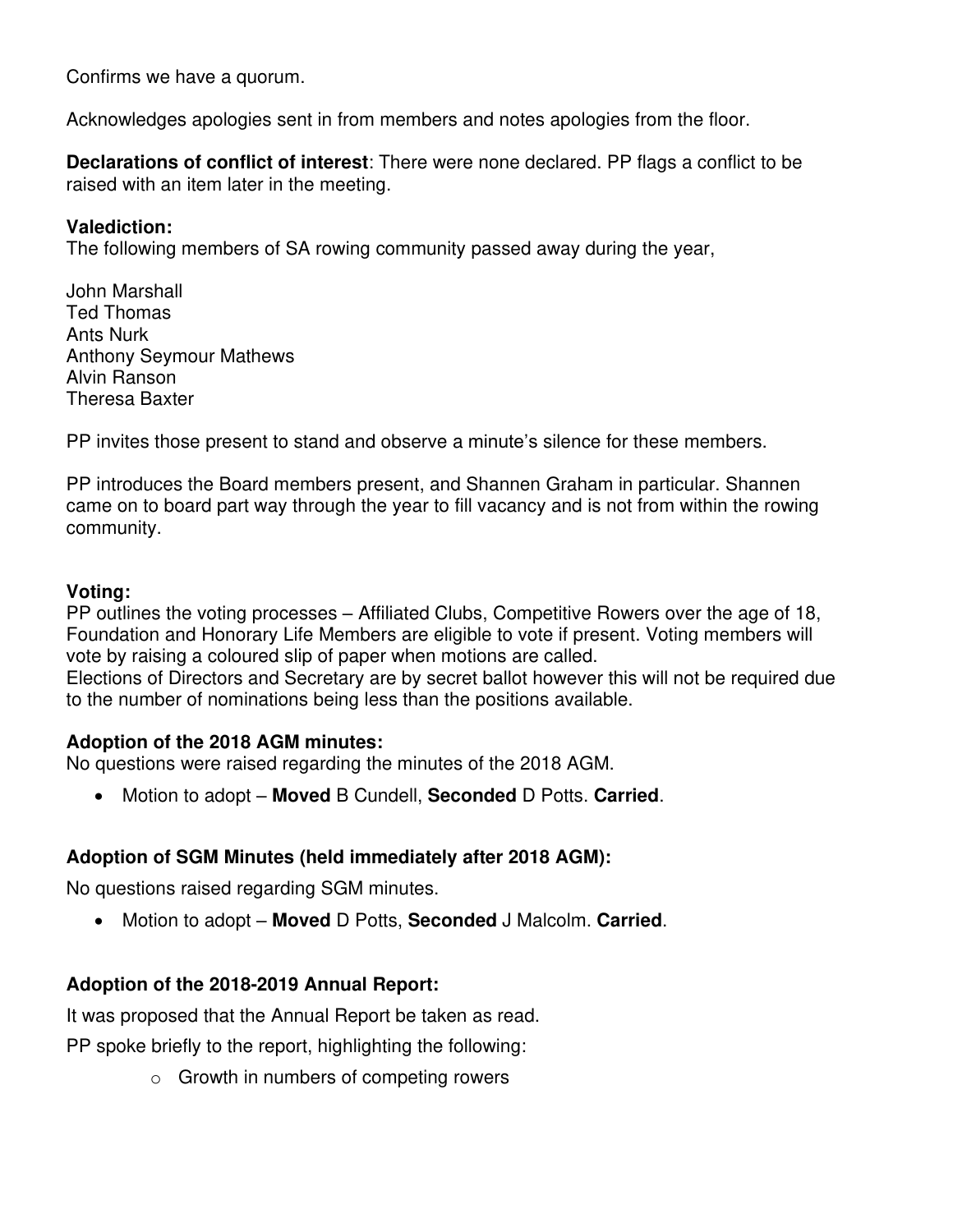- o Ongoing research into enhancement of the West Lakes infrastructure stressing the long-term nature of this project
- o Local/national/international results and success
- o Acknowledgment of the volunteers and the importance of growing their numbers
- o Governance issues still remaining, particularly the required changes to the Constitution – PP highlighted that he is passionate about bringing the association up to the standard set by the government.
- o Success of Oar Cafe
- $\circ$  Thanked the volunteers and staff for their work through the year.

PP invited questions from the floor. No questions were raised.

• Motion to accept 2018-19 Annual Report – **Moved** P Logan, **Seconded** T Ward. **Carried**.

# **Adoption of 2018-2019 Financial Statements:**

PP noted that the financials for this year addresses a historical building depreciation issue that is out of line with the Australian Accounting Standards the board had inherited. The board has corrected this for this year resulting in:

- A prior year depreciation adjustment of \$341, 854

- Re-statement of the 2018 comparative result by adding a depreciation charge of \$21, 614

- An additional depreciation charge in the current year of \$21, 614

This has no outcome on cash generated or cash resource of the Association.

Financial performance was broadly in line with budget, not as strong as is ideal - PP would like to see cash generated doubled, to ensure the community can enjoy the services they already expect.

Lou Crotti raises question regarding indicated income/expenditure from the café and associated use and if this is related to prior arrangements in the space. PP agrees and indicates there was some expenditure items due to this.

Lou Crotti questions if this is missing from this years financials because it is mixed with 'rent' and 'outgoings' line items generally? PP indicates this is the case.

No further questions regarding the Financials.

• Motion to adopt 2018-2019 Financial Statements – **Moved** D Potts, **Seconded** B Cundell. **Carried**.

# **Recommendation for Rowing SA Life Membership: Ronald Lawrence**

Bob Russell speaks to the nomination.

• Motion to accept nomination of Ronald Lawrence for Life Membership – **Moved** P Mangelsdorf, **Seconded** B Russell. **Carried**.

# **Election of Office Bearers:**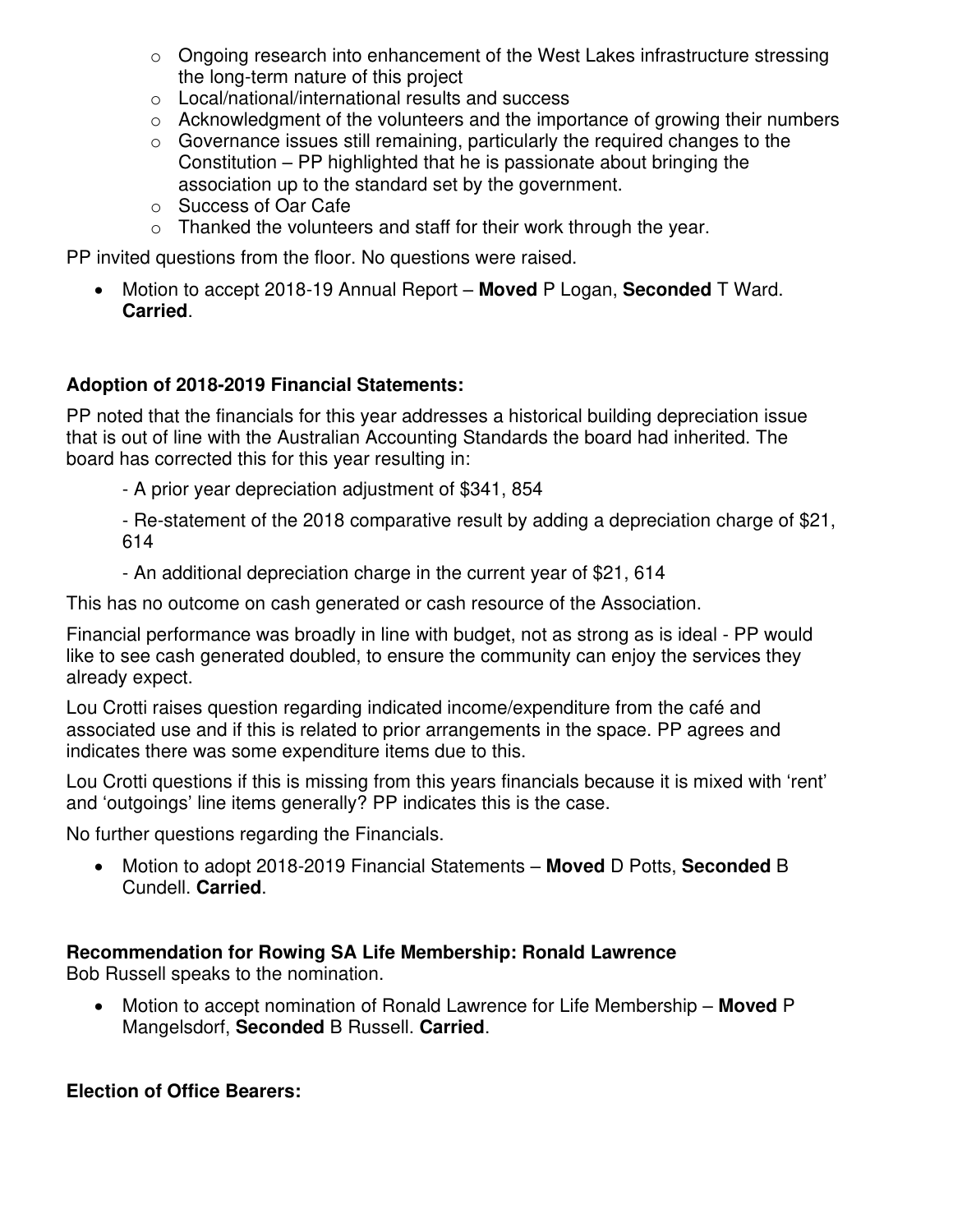Patron – Proposed that the Governor of SA the Honorable Hieu Van Le AC be re-elected. • **Moved** T Ward, **Seconded** P Logan. **Carried**.

Vice Patrons – Lord mayor of Adelaide declined re-election due to work commitments. Proposed that the City of Charles Sturt Mayor, Angela Evans be re-elected.

• **Moved** P Logan, **Seconded** B Cundell. **Carried.**

President – As there were no nominations other than the incumbent, Michael Harbison, it was proposed to reappoint him.

• **Moved** L Crotti, **Seconded** T Ward. **Carried.**

Vice Presidents – No new nominations were received, it was proposed to re-elect the incumbents.

• **Moved** D Potts, **Seconded** D Raymond. **Carried.**

Elected Directors – As mentioned in Annual Report several directors resigned during the year. In accordance with the Constitution there are 6 elected director positions and three are vacant for this meeting.

Only two nominations for these vacancies have been received – Jamie Grant (reappointment), and Jarrad Schar (new appointment) – as such they have been successful in their nomination.

Elected Secretary – the Constitution calls for an elected Secretary with responsibilities that are identical to an elected director. Richard O'Dea has previously filled this role but has resigned. Only one nomination for this position has been received – Shannen Graham – as such Shannen will fill this role.

PP indicates there is one casual vacancy remaining and calls for any nominations from the floor. No nominations are forthcoming.

PP indicated the Board will look to appoint a person for this position.

Current appointed directors are Philip Paterson and Georgina McGuinness. Georgina resigned through the year – the Board will look to fill this vacancy.

Appointment of Auditor – Grant Thornton were the Auditors for 2018-2019.

PP explained position and history of auditors and new sponsorship arrangements with Rowing Australia and Grant Thornton nationally. This opportunity led to HLB Man Judd resigning from position of auditor, and RSA Board appointing Grant Thornton as auditor.

PP declares conflict of interest due to prior employment with Grant Thornton.

PP declares that he had no involvement in the offer of sponsorship to Rowing Australia and outlines that Grant Thornton, Rowing Australia, and the Rowing SA Board has agreed no conflict of interest exists.

It was proposed that Grant Thornton be reappointed.

• **Moved** P Logan, **Seconded** T Hennessy. **Carried.**

# **Other Business:**

Steve Pennington has resigned from the Board after 20 years of service. David Hutton provides a summary of Steve's contribution to rowing and Rowing SA. PP makes presentation of gift to Steve as recognition of service to Rowing SA.

No other items of business.